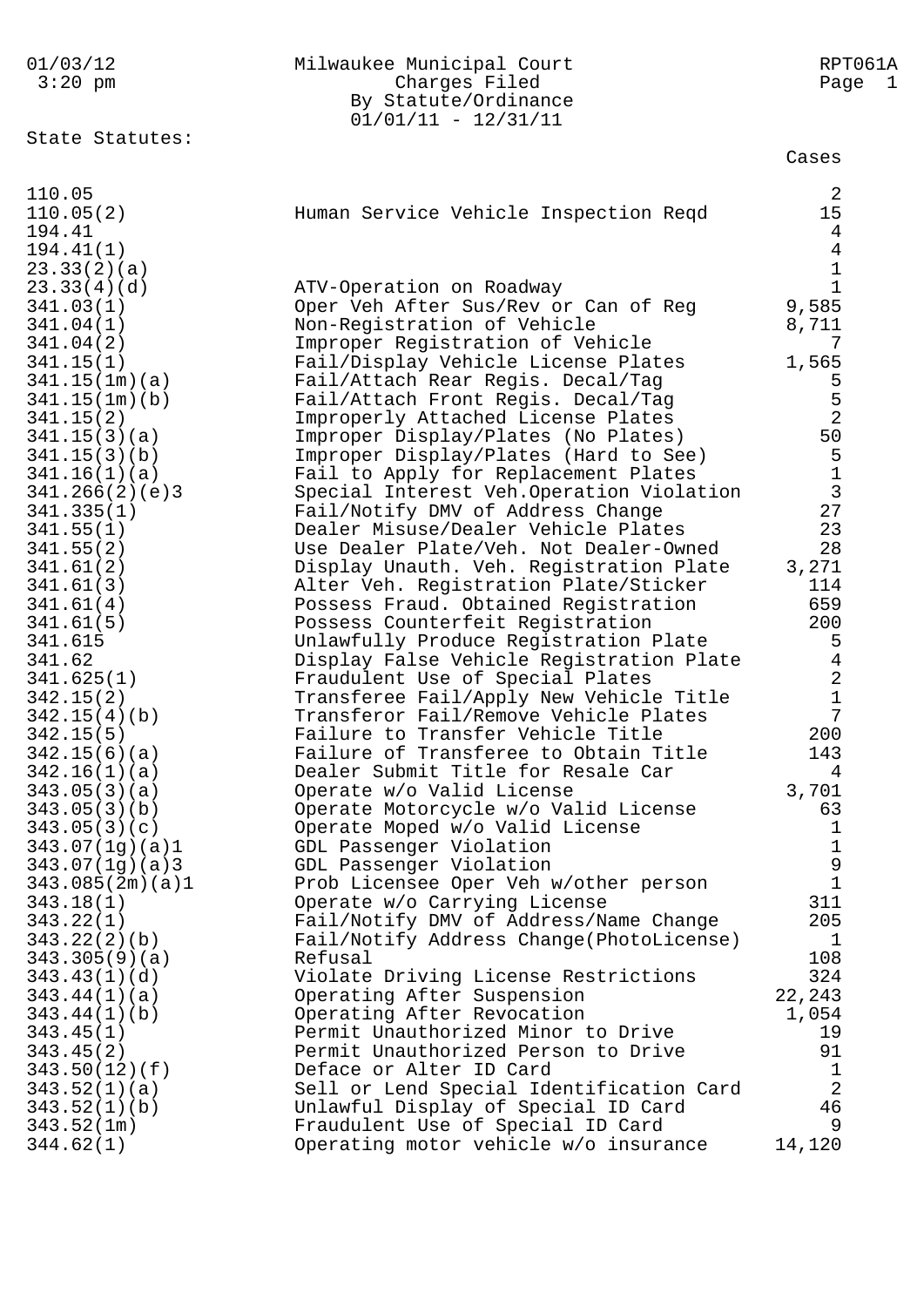| 01/03/12<br>$3:20$ pm       | Milwaukee Municipal Court<br>Charges Filed<br>By Statute/Ordinance<br>$01/01/11 - 12/31/11$ | RPT061A<br>Page 2          |
|-----------------------------|---------------------------------------------------------------------------------------------|----------------------------|
| State Statutes:             |                                                                                             | Cases                      |
| 344.62(2)<br>344.64(1)      | Oper motor veh w/o proof of insurance                                                       | 230<br>1                   |
| 344.64(2)                   | Knowingly Forge/Alter Proof of Insurance                                                    | 12                         |
| 345.17(1)(c)                | False Statement to DMV-ID Card                                                              | 8                          |
| 346.04(1)                   | Fail/Obey Traffic Officer Signal/Order                                                      | 338                        |
| 346.04(2)                   | Failure To Obey Traffic Officer/Signal                                                      | 1,014                      |
| 346.05(1)                   | Operating Left of Center Line                                                               | 90                         |
| 346.06                      | Meeting of Vehicle-Wrong Side                                                               | 35                         |
| 346.07(2)                   | Unsafe Cutting in When Passing                                                              | 5                          |
| 346.072(1)(a)               | Passing Illegally                                                                           | 13                         |
| 346.072(1)(b)<br>346.075(1) | Passing Illegally<br>Overtaking & Passing Bicycles                                          | $\sqrt{2}$<br>$\mathbf{1}$ |
| 346.075(2)                  | Improper Passing of Stopped Bus                                                             | 19                         |
| 346.08                      | Unsafe Passing on Right                                                                     | 55                         |
| 346.09(1)                   | Passing into Oncoming Traffic                                                               | 37                         |
| 346.09(3)                   | Passing in No-Passing Zone                                                                  | 10                         |
| 346.09(4)                   | Passing Vehicle Indicating Left Turn                                                        | $\mathbf{1}$               |
| 346.10(2)                   | Passing at Intersection                                                                     | 128                        |
| 346.13(1)                   | Unsafe Lane Deviation                                                                       | 317                        |
| 346.13(3)                   | Deviation From Designated Lane                                                              | 2                          |
| 346.14(1)<br>346.15         | Automobile Following Too Closely<br>Driving Wrong Way on Divided Highway                    | 248<br>55                  |
| 346.175(1)(a)               | Owners Liability-Flee/Elude Officer                                                         | 9                          |
| 346.18(1)                   | Fail/Yield at Uncontrolled Intersection                                                     | 56                         |
| 346.18(2)                   | Fail/Yield while Making Left Turn                                                           | 436                        |
| 346.18(3)                   | Fail/Yield Right/Way from Stop Sign                                                         | 342                        |
| 346.18(3m)                  | Fail/Yield/Uncontrolled T Intersection                                                      | 1                          |
| 346.18(4)                   | Fail/Yield when Emerging from Alley                                                         | 31                         |
| 346.18(5)                   | Fail/Yield Rt/Way from Parked Position                                                      | 45                         |
| 346.18(6)                   | Fail/Yield for Yield Sign                                                                   | 23                         |
| 346.18(7)(a)<br>346.19(1)   | Fail/Yield when Entering Alley<br>Fail/Yield to Stop for Emergency Vehicle                  | 8<br>107                   |
| 346.195(1)                  | Owner Liability-Fail/Yield to ER Vehicle                                                    | 13                         |
| 346.20(1)                   | Fail/Yield to Funeral Procession                                                            | 3                          |
| 346.20(4)(a)                | Funeral Process. Fail/Stop for Emerg. Veh.                                                  | $\mathbf{1}$               |
| 346.23(1)                   | Fail/Yield at Controlled Intersection                                                       | 58                         |
| 346.24(1)                   | FYR to Pedestrian/uncontroll. Intersect                                                     | 37                         |
| 346.24(2)                   | Sudden Pedes/Bike Movement into Traffic                                                     | 157                        |
| 346.24(3)                   | Passing Vehicle Stopped for Pedestrian                                                      | 5                          |
| 346.25<br>346.27            | Pedestrian/Bike FYR when CrossingRoadway                                                    | 12<br>$\mathbf 1$          |
| 346.28(1)                   | FYR to Highway Workers<br>Pedestrian Fail/Walk on Left Side/Hghway                          | 3                          |
| 346.29(1)                   | Hitchhiking on Roadway                                                                      | $\mathbf{1}$               |
| 346.29(2)                   | Standing on Roadway                                                                         | 220                        |
| 346.31(1)                   | Fail to Follow Indicated Turn                                                               | 26                         |
| 346.31(2)                   | Improper Right Turn                                                                         | 68                         |
| 346.31(3)(a)                | Improper Left Turn/Approach                                                                 | $\mathbf 1$                |
| 346.31(3)(b)                | Improper Left Turn/Intersection                                                             | 93                         |
| 346.31(3)(c)                | Improper Left Turn/Completion                                                               | 1                          |
| 346.31(4)                   | Improper Left Turn/On 3-Lane Highway                                                        | $\, 8$                     |
| 346.32<br>346.33(1)(a)      | Improper Turn into Driveway/Private Road<br>Unlawful U/Y Turn-Control. Intersection         | $\overline{2}$<br>13       |
|                             |                                                                                             |                            |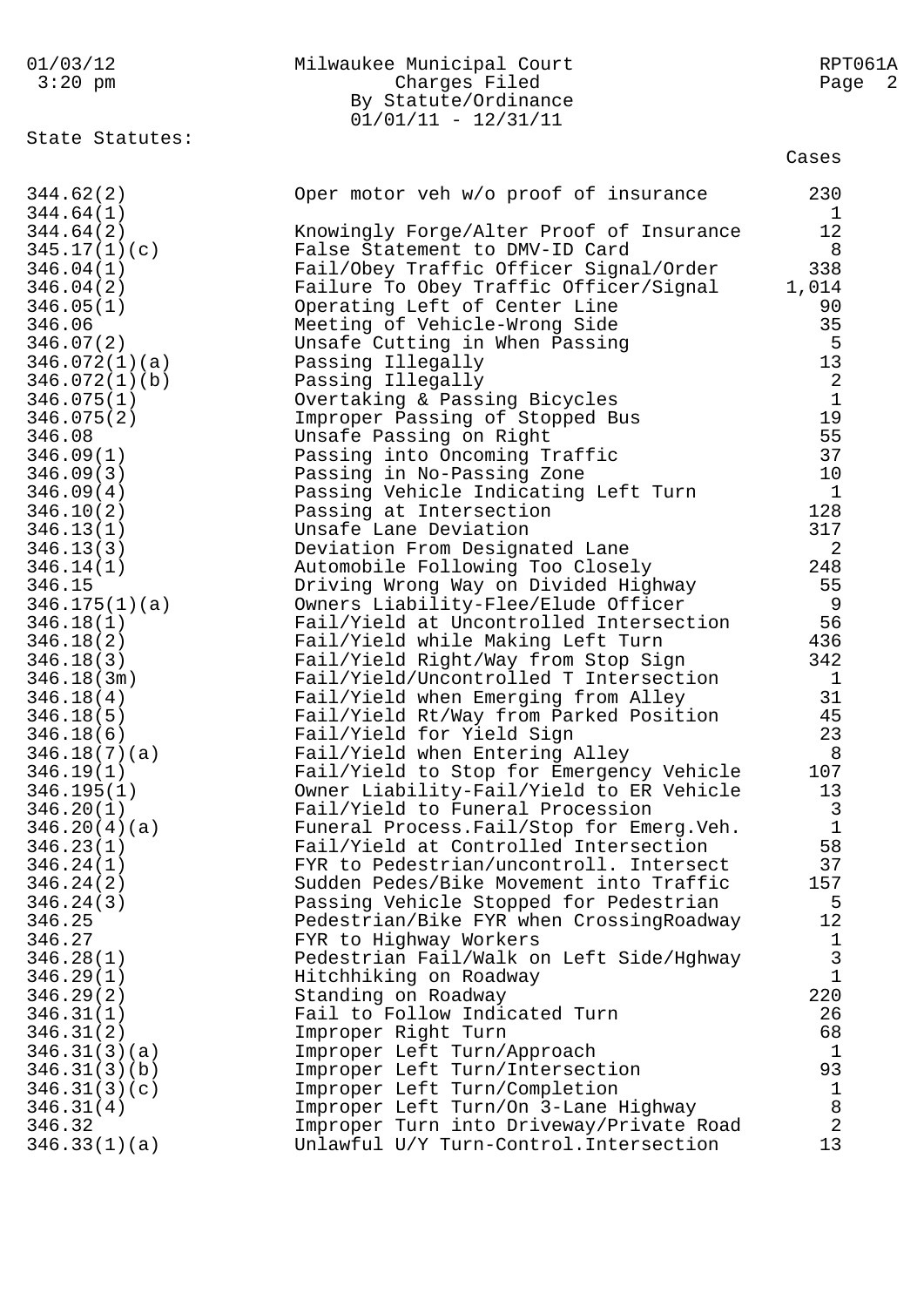| 01/03/12<br>$3:20$ pm                                                                                                                                                                                                                                                                                                       | Milwaukee Municipal Court<br>Charges Filed<br>By Statute/Ordinance<br>$01/01/11 - 12/31/11$                                                                                                                                                                                                                                                                                                                                                                                                                                                                                                                                                                                                                                                                    | RPT061A<br>Page 3                                                                                                                                                                                                       |
|-----------------------------------------------------------------------------------------------------------------------------------------------------------------------------------------------------------------------------------------------------------------------------------------------------------------------------|----------------------------------------------------------------------------------------------------------------------------------------------------------------------------------------------------------------------------------------------------------------------------------------------------------------------------------------------------------------------------------------------------------------------------------------------------------------------------------------------------------------------------------------------------------------------------------------------------------------------------------------------------------------------------------------------------------------------------------------------------------------|-------------------------------------------------------------------------------------------------------------------------------------------------------------------------------------------------------------------------|
| State Statutes:                                                                                                                                                                                                                                                                                                             |                                                                                                                                                                                                                                                                                                                                                                                                                                                                                                                                                                                                                                                                                                                                                                | Cases                                                                                                                                                                                                                   |
| 346.33(1)(b)<br>346.33(1)(c)<br>346.33(1)(d)<br>346.33(2)<br>346.34(1)(a)1<br>346.34(1)(a)3<br>346.34(1)(b)<br>346.34(2)<br>346.37(1)(a)1<br>346.37(1)(b)<br>346.37(1)(c)1<br>346.37(1)(c)<br>346.37(1)(c)3<br>346.37(1)(d)1<br>346.38(1)<br>346.38(2)<br>346.39(1)<br>346.39(2)<br>346.44(1)(b)<br>346.45(1)(d)<br>346.455 | Unlawful U/Y Turn - Midblock<br>Unlawful U/Y Turn-Highway MidBlock<br>Unlawful U/Y Turn-Erected Signs<br>Backing Y Turn/Controlled Intersection<br>Unsafe Turn-At Intersection<br>Unsafe Turn-w/o Reasonable Safety<br>Fail to Signal Turn<br>Fail/Signal Stop/Slowing<br>Violate Green Traffic-Control Signal<br>Violate Yellow Traffic Signal<br>Violate Red Traffic Light<br>Pedes/Bike Violate Red Traffic Light<br>Illegal Right Turn on Red<br>Violate Green Traffic Arrow<br>Pedestrian Signal Violation<br>Bike/Pedes Violate Pedestrian Signal<br>Fail/Stop for Flashing Red Signal<br>Fail/Slow for Flashing Yellow Signal<br>Fail to Stop/RR Crossing Signal<br>Veh. w/ Dang.Liquid Fail/Stop/RR Cross.<br>Fail/Stop for Fire Truck at Fire Station | 18<br>13<br>11<br>$\mathbf{1}$<br>$\mathfrak{Z}$<br>81<br>184<br>6<br>$\mathbf{1}$<br>58<br>1,765<br>8<br>93<br>$\mathbf{1}$<br>$\mathbf{1}$<br>57<br>155<br>$\mathbf 1$<br>$\sqrt{2}$<br>$\mathbf 1$<br>$\overline{2}$ |
| 346.455(1)<br>346.457(1)<br>346.46<br>346.46(1)<br>346.47(1)<br>346.47(2)<br>346.48(1)<br>346.51(1)<br>346.52(1)(b)<br>346.52(1)(f)<br>346.52(1)(h)<br>346.53(6)<br>346.54<br>346.57(2)<br>346.57(3)<br>346.57(4)(a)<br>346.57(4)(e)<br>346.57(4)(gm)                                                                       | Owner's Liability-Pass Fire Truck<br>Fail to Stop/Improper Stop at Stop Sign<br>Fail/Stop at Stop Sign<br>Fail/Yield/Stop/Emerging from Alley<br>Fail/Stop at Intersecting Alley<br>Fail/Stop for Unloading School Bus<br>Improper Parking On/Off Roadway<br>Stopping/Standing on a Crosswalk<br>Stopping/Standing-Double Parking<br>Stopping/Standing-Prohibited by Sign<br>Parking/Standing where Prohibited<br>Improper Parking/Standing of Vehicle<br>Unreasonable and Imprudent Speed<br>Driving too Fast for Conditions<br>Speeding in School Zones<br>Speeding on City Highway<br>Speeding on Freeway                                                                                                                                                   | $\mathbf 1$<br>$1\,$<br>34<br>1,215<br>8<br>$\mathbf{2}$<br>$\overline{2}$<br>$\overline{4}$<br>1<br>2<br>$\mathbf 1$<br>29<br>101<br>593<br>205<br>59<br>24<br>$\mathbf{1}$                                            |
| 346.57(5)<br>346.59(1)<br>346.595(5)<br>346.62(2)<br>346.63(1)(a)<br>346.63(1)(am)<br>346.63(1)(b)<br>346.63(2m)<br>346.67(1)<br>346.675(1)<br>346.68<br>346.69<br>346.70(1)                                                                                                                                                | Exceeding Speed Zones/Posted Limits<br>Impeding Traffic by Slow Speed<br>Operate Motorcycle w/o Headlights On<br>Reckless Driving-Endanger Safety<br>Operating While Intoxicated<br>Operat. w/ Detectable Level Ctrld Substn<br>Operating While Intoxicated - BAC .1%+<br>Violate Absolute Sobriety Law<br>Hit and Run<br>Veh Owner Liability-Hit and Run<br>Hit and Run-Unattended Vehicle<br>Hit and Run-Property Adjacent to Highway<br>Failure to Notify Police of Accident                                                                                                                                                                                                                                                                                | 6,977<br>8<br>$\overline{4}$<br>315<br>693<br>71<br>516<br>3<br>$\overline{2}$<br>299<br>165<br>60<br>185                                                                                                               |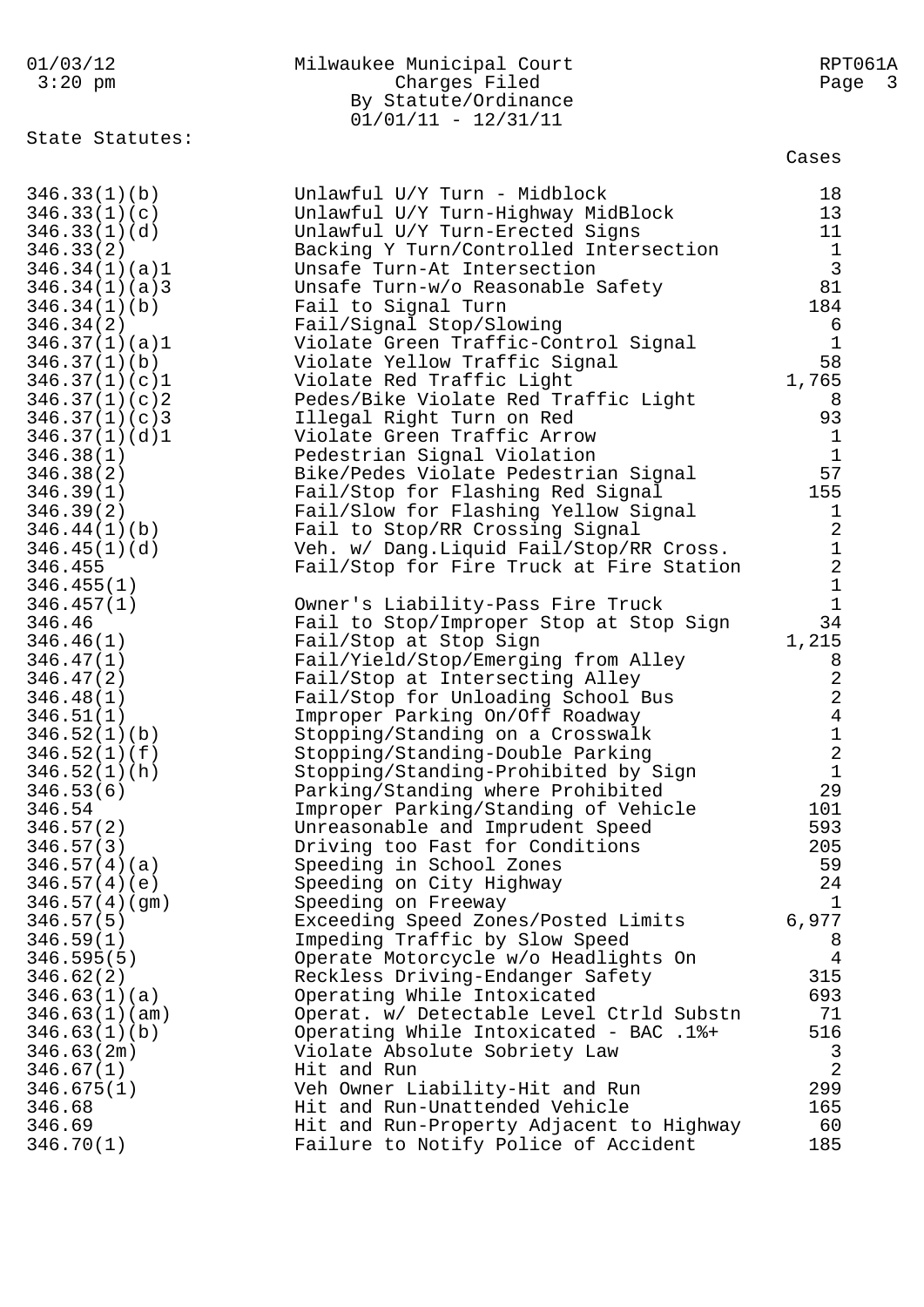## 01/03/12 Milwaukee Municipal Court RPT061A Charges Filed Page 4 By Statute/Ordinance  $01/01/11 - 12/31/11$

State Statutes:

Cases

| 346.70(2)     | Duty/Report Accident (Report Req'mt)       | 2              |
|---------------|--------------------------------------------|----------------|
| 346.70(5)     | Falsifying Accident Report                 | $\mathsf{3}$   |
| 346.78        | Bike Rules-Ride Play Vehicles on Roadway   | $\overline{a}$ |
| 346.79(1)     | Bike Rules-Ride on Nonpermanent Seat       | $\mathbf 1$    |
| 346.79(2)(a)  | Bike Rules-Transport Unauth. Passengers    | $\overline{2}$ |
| 346.80(2)(a)  | Bike Rules-Riding Close to Curb            | $1\,$          |
| 346.80(2)(c)  | Bike Rules-Due Care when Passing           | $\,8\,$        |
| 346.80(4)     | Bike Rules-Ride Where Prohibited by Sign   | $\overline{4}$ |
| 346.80(5)     | Bike Rules-Fail/Yield to Motor Vehicles    | $\mathbf 1$    |
| 346.803(1)(a) | Bike Rules-Fail/Signal, Etc. on Bike Way   | $\overline{2}$ |
| 346.803(2)    | Bike Rules-Fail/Ride/Right Side/Bike Way   | $\mathfrak{Z}$ |
| 346.87        | Unsafe Backing of Vehicle                  | 93             |
| 346.88(1)     | Overloaded Veh./Interfere in Operation     | 2              |
|               |                                            | $\mathbf{1}$   |
| 346.88(3)(a)  | Obstructed Driver's Vision w/Unauth.Sign   | 43             |
| 346.88(3)(b)  | Obstructed Driver's Vision-Front View      |                |
| 346.88(3)(c)  | Obstructed Driver's Vision-Rear View       | 21             |
| 346.88(4)     | MV Windows Not Reasonably Clean            | 22             |
| 346.89(1)     | Inattentive Driving                        | 588            |
| 346.89(2)     | Operation with TV Visible to Driver        | 26             |
| 346.89(3)(a)  | Operating while E-Mailing or Texting       | $10 \,$        |
| 346.90        | Following/Parking Near Emergency Vehicle   | $\mathbf{1}$   |
| 346.91        | Crossing Fire Hose                         | $\mathbf{1}$   |
| 346.92(1)     | Driving with Person Riding Illegally       | 32             |
| 346.92(2)     | Riding Illegally on Vehicle                | 42             |
| 346.922(1)    | Transport Child in Truck's Cargo Area      | $\mathbf{1}$   |
| 346.93(1)     | Minor Transporting Intoxicants in MV       | 36             |
| 346.935(1)    | Drink Open Intoxicants in MV               | 2              |
| 346.935(2)    | Possess Open Intoxicants in MV             | 155            |
| 346.935(3)    | Keep Open Intoxicants in MV                | 343            |
| 346.94(1)     | Driving on Sidewalk                        | 12             |
| 346.94(12)    | Driving on Bicycle Lane or Way             | 143            |
| 346.94(16)    | Illegal Use of Radio, Etc.                 | 2              |
| 346.94(2)     | Racing on Highway                          | 23             |
| 346.94(20)(a) | Opening Car Door on Highway-Adult          | $\mathbf{1}$   |
| 346.94(5)     | Placing Injurious Substance on Highway     | $\mathbf{1}$   |
| 346.94(7)     | Spilling Waste Load on/along Highway       | 12             |
| 346.94(9)     | Alighting From/Boarding Moving Vehicle     | 15             |
| 346.945(1)(a) | Owner Liability-Sound Amplification Dev    | $\mathbf{1}$   |
| 347.06(1)     | Operation w/o Required Lamps Lighted       | 323            |
| 347.06(3)     | Unclean/Defective Lights or Reflectors     | 4              |
| 347.07(2)(a)  | Operate Vehicle w/ NonWhite Headlights     | 40             |
| 347.07(2)(b)  | Operate Vehicle w/ NonRed Taillights       | 39             |
| 347.07(2)(c)  | Operate Vehicle w/ Flashing Light          | 5              |
| 347.09(1)(a)  | Operate Motor Vehicle w/o 2 Headlights     | 1,171          |
| 347.12(1)     | Failure to Dim Headlights                  | 1              |
| 347.12(1)(a)  | Approaching Operator Fail/Dim MultiBeams   | 134            |
| 347.12(1)(b)  | Following Operator Fail/Dim MultiBeams     | 21             |
| 347.13(1)     | No Tail Lamp/Defective Tail Lamp-Night     | 797            |
| 347.13(3)     | Operate Vehicle w/o Registration<br>Lamps  | 601            |
| 347.14(1)     | Operate Vehicle w/o Stopping Lights        | 1,170          |
| 347.15(2)     | Improperly Locate Veh.Directional Lights   | 37             |
| 347.25(1)     | Emerg. Veh. / Optional Lighting Violations | 1              |
|               |                                            |                |
|               |                                            |                |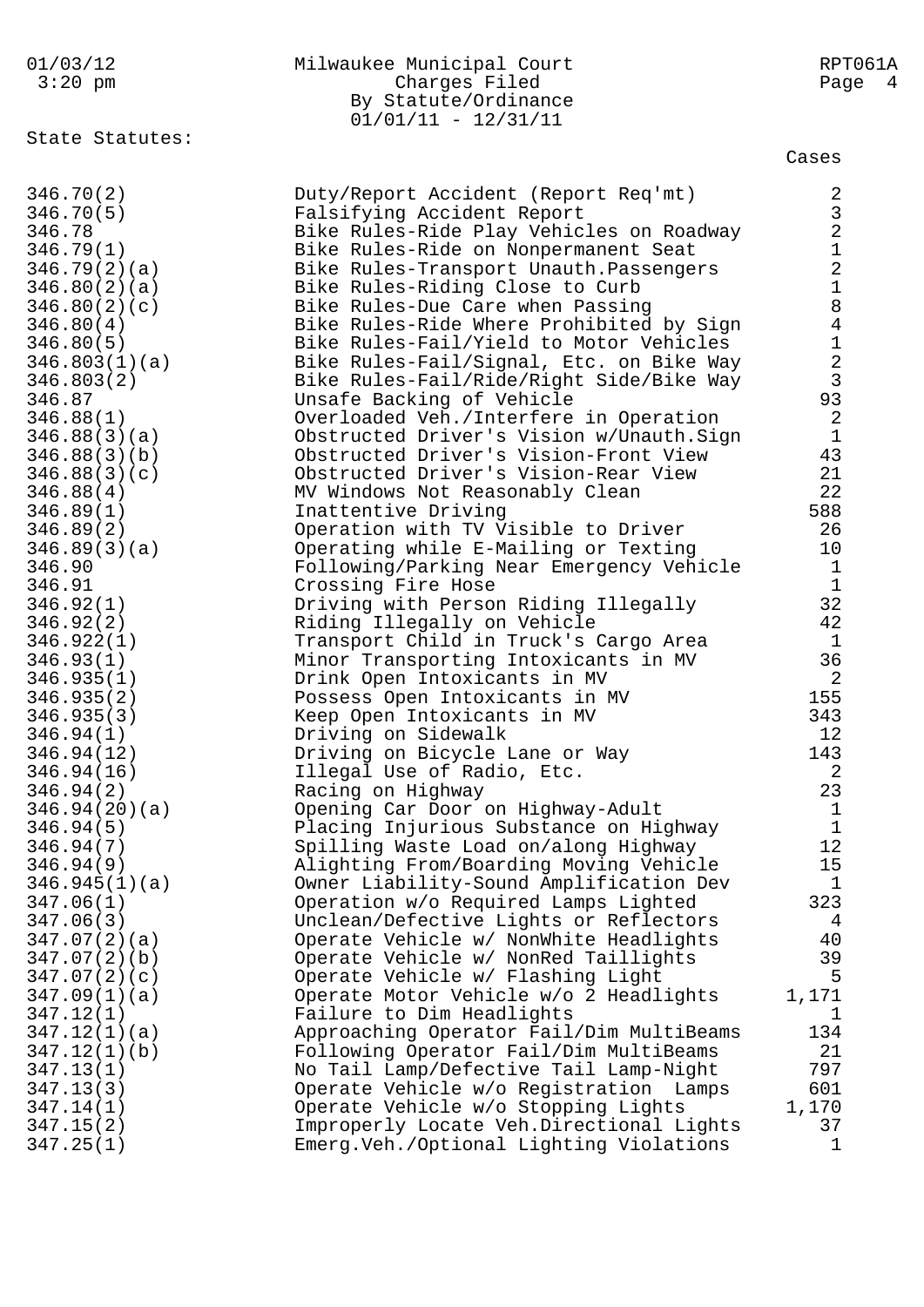| 01/03/12<br>$3:20$ pm<br>State Statutes: | Milwaukee Municipal Court<br>Charges Filed<br>By Statute/Ordinance<br>$01/01/11 - 12/31/11$ | RPT061A<br>Page<br>- 5 |
|------------------------------------------|---------------------------------------------------------------------------------------------|------------------------|
|                                          |                                                                                             | Cases                  |
| 347.25(4)                                | Equip NonPolice Veh. w/ Blue Lights                                                         | 5                      |
| 347.35(1)                                | Operate Motor Vehicle w/o Capable Brakes                                                    | 28                     |
| 347.38(1)                                | Defective Horn or Unnecessary Use                                                           | 60                     |
| 347.39(1)                                | Operate Motor Veh. w/o Adequate Muffler                                                     | 105                    |
| 347.39(2)                                | Equip Motor Vehicle with Illegal Muffler                                                    | 84                     |
| 347.40(1)                                | Operate Vehicle w/o Rearview Mirror                                                         | 40                     |
| 347.41                                   | Defective Speedometer                                                                       | 7                      |
| 347.455(1)                               | Operate Vehicle w/ Height Modifications                                                     | 6                      |
| 347.48(1)(a)                             | Sell/Buy Motor Vehicle w/o Safety Belts                                                     | $\mathbf 1$            |
| 347.48(2m)(a)                            | Seat Belt Violation, Passenger 16 Yrs.                                                      | 1                      |
| 347.48(2m)(b)                            | Vehicle Operator Fail/Wear Seat Belt                                                        | 2,625                  |
| 347.48(2m)(c)                            | Operator Fail/Have Passenger/SeatBelted                                                     | 70                     |
| 347.48(2m)(d)                            | Ride in Vehicle w/o Wearing Seat Belt                                                       | 313                    |
| 347.48(4)(am)                            | Safety Belt Violations-Child                                                                | 799                    |
| 347.485(1)(a)                            | Minor Operate Motorcycle w/o Headgear                                                       | 6                      |
| 347.485(1)(am)                           | Operate Cycle w/ Passenger w/o Headgear                                                     | $\mathbf 1$            |
| 347.485(2)                               | Operate Cycle without Eye Protection                                                        | 9                      |
| 347.487                                  | Illegal Cycle Riding/Seating Equipment                                                      | $\mathbf 1$            |
| 347.489(1)                               | Operate Bike/Cycle w/o Lights/Reflectors                                                    | 82                     |
| 347.489(2)                               | Operate Bike/Cycle w/o Functioning Brake                                                    | 7                      |
| 348.10(2)                                | Operate Veh. Fail/Prevent Leaking Load                                                      | 1                      |
| 800.12                                   | Contempt                                                                                    | $\overline{2}$         |
| TR305.075(1)                             | Improper Use Auxil/Fox/Adv Weather Lamps                                                    | $\mathbf 1$            |
| TR305.08(3)                              | Backup Lamp On When Not In Reverse                                                          | $\mathbf 1$            |
| TR305.09(4)                              | Fail/Maintain Signal Lenses                                                                 | $\mathbf 1$            |
| TR305.09(6)                              | Cracked/Broken Lenses/Reflectors                                                            | 10                     |
| TR305.11(1)(b)                           | Fail/Properly Aim Headlights                                                                | $\mathbf 1$            |
| TR305.11(3)(c)                           | Tinted Headlamps                                                                            | 5                      |
| TR305.15(2)                              | Fail/Properly Maintain Stop Lamps                                                           | $\mathbf{1}$           |
| TR305.15(3)                              | Fail/Maintain Stop Lamp Wiring                                                              | $\overline{2}$         |
| TR305.15(4)                              | Cover/Obstruct Stop Lamp Lenses                                                             | 5                      |
| TR305.15(5)                              | Fail/Maintain High-Mounted Stop Lamp                                                        | 194                    |
| TR305.16(2)                              | Fail/Properly Maintain Tail Lamps                                                           | 2                      |
| TR305.16(4)                              | Covered/Obscured Tail Lamps/Reflectors                                                      | 15                     |
| TR305.18(1)(a)                           | Fail/Equip Required Bumper                                                                  | 22                     |
| TR305.18(2)(a)                           | Fail/Properly Mount Vehicle Bumpers                                                         | 2                      |
| TR305.18(2)(b)                           | Illegal Use of Wood Vehicle Bumpers                                                         | $\sqrt{2}$             |
| TR305.18(2)(c)                           | Damaged/Distorted Vehicle Bumpers                                                           | 9                      |
| TR305.19(1)                              | Fail/Maintain Door/Hood Trunk Lid                                                           | 23                     |
| TR305.19(3)                              | Trunk Lid Open Position No Oversize Load                                                    | 2                      |
| TR305.20(3)                              | No Protection on Exposed Exhaust System                                                     | 1                      |
| TR305.20(5)                              | Tail Pipe Not Extend Past Passenger Comp                                                    | $\sqrt{2}$             |
| TR305.20(7)                              | No Catalytic Converter                                                                      | 1                      |
| TR305.22(2)                              | Rusted/Damaged Fenders                                                                      | 3                      |
| TR305.23(1)                              | Frame Improperly Maintained                                                                 | $1\,$                  |
| TR305.23(3)                              | Frame Excessive Rust/Twisted                                                                | $\mathbf 1$            |
| TR305.24(3)                              | Fail/Improper Fuel Tank Cap                                                                 | $\mathbf 1$            |
| TR305.26(1)                              | Fail/Equip Required Mirrors                                                                 | 29                     |
| TR305.26(2)                              | Mirror Not Functioning Properly                                                             | 1                      |
| TR305.26(3)                              | Cracked/Damaged/Poor Reflect on Mirror                                                      | 80                     |
| TR305.27(4)                              | Fail/Maintain Safety Belts                                                                  | ı                      |
| TR305.29(1)                              | Steering/Suspension Not Meet Reqmts                                                         | 3                      |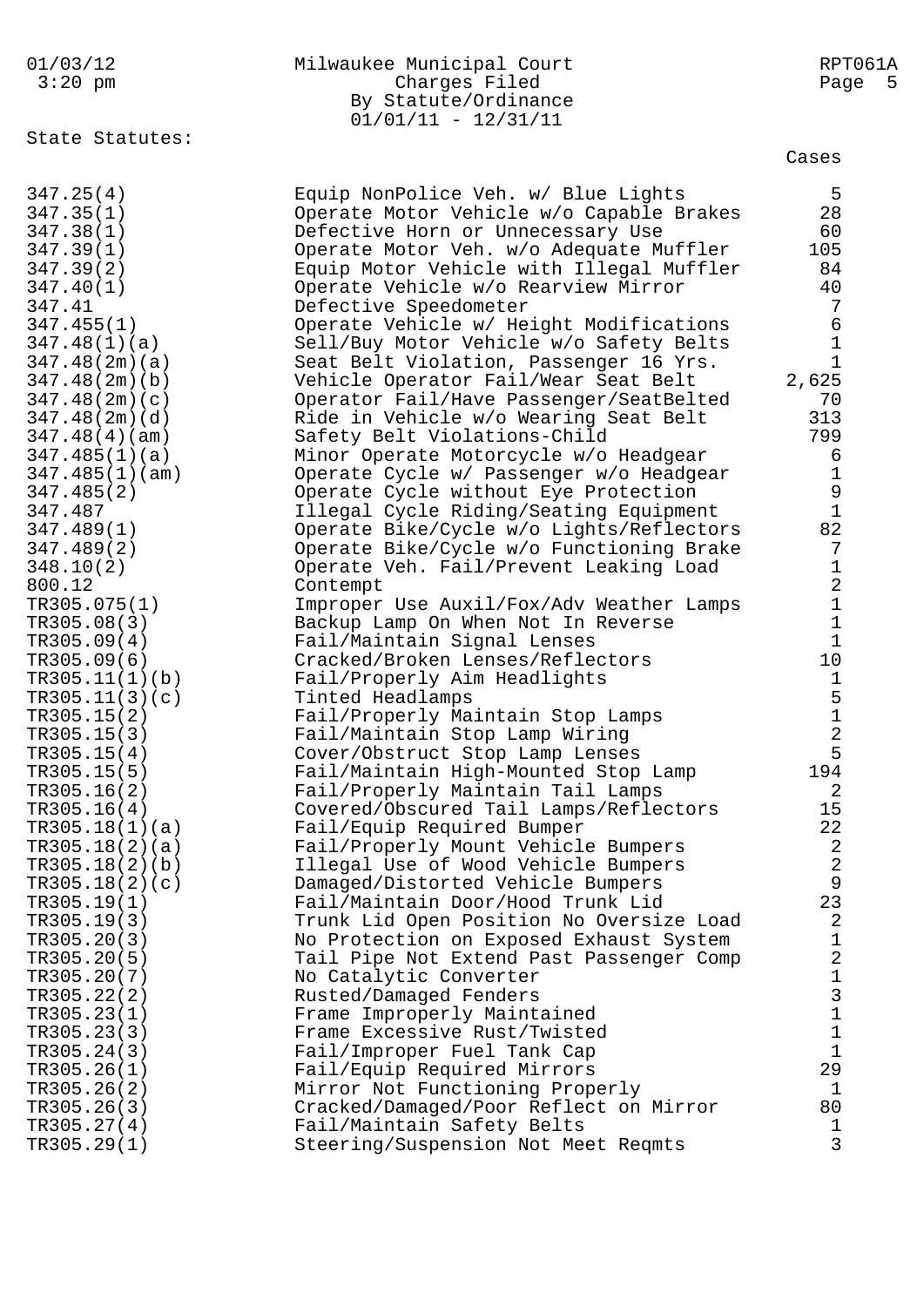| 01/03/12<br>$3:20$ pm                                                                                                                                                                                                                | Milwaukee Municipal Court<br>Charges Filed<br>By Statute/Ordinance<br>$01/01/11 - 12/31/11$                                                                                                                                                                                                                                                                                                                                                                                                                                                                                                                                                                                                                                                                                                                   | RPT061A<br>Page 6                                                                                                                                                       |
|--------------------------------------------------------------------------------------------------------------------------------------------------------------------------------------------------------------------------------------|---------------------------------------------------------------------------------------------------------------------------------------------------------------------------------------------------------------------------------------------------------------------------------------------------------------------------------------------------------------------------------------------------------------------------------------------------------------------------------------------------------------------------------------------------------------------------------------------------------------------------------------------------------------------------------------------------------------------------------------------------------------------------------------------------------------|-------------------------------------------------------------------------------------------------------------------------------------------------------------------------|
| State Statutes:                                                                                                                                                                                                                      |                                                                                                                                                                                                                                                                                                                                                                                                                                                                                                                                                                                                                                                                                                                                                                                                               | Cases                                                                                                                                                                   |
| TR305.29(2)<br>TR305.29(6)<br>TR305.30(1)<br>TR305.30(2)<br>TR305.30(3)<br>TR305.30(4)<br>TR305.30(5)<br>TR305.30(6)<br>TR305.30(9)<br>TR305.32(1)<br>TR305.32(4)(b)2<br>TR305.32(5)(b)<br>TR305.32(6)<br>TR305.34(6)<br>TR305.35(4) | Fail/Maintain Steering System<br>Fail/Maintain Springs/Shackles<br>Fail/Properly Maintain Tires and Rims<br>Vehicle Tires w/Less Than 2/3 Inch Tread<br>Vehicle Tires Protrudes >2 Inches Beyond<br>Vehicle Tire/Rim Exceed Manufs Specs<br>Vehicle Tires of Differing Size/Construc<br>Vehicle Tire/Cuts or Snags in Excess<br>Vehicle Rim-Loose/Missing Nut/Lug Bolt<br>Window Not Approved Safety Glass/Damaged<br>TR305.32(2) Front Driver's Side Window not Operate<br>TR305.32(4)(a) Vent / Side Window / Unauthorized Sign<br>Illegal Window Tint<br>TR305.32(5)(a) Rear Window Unauthorized Sign<br>Rear Window Excessive Tinting<br>Rear Side Window Excessive Tinting<br>TR305.34(3) Cracked/Damaged Vehicle Windshield<br>Illegal Materials on Windshield<br>Fail/Maintain Windshield Washer/Fluid | 41<br>$\frac{1}{5}$<br>14<br>$\overline{7}$<br>$\begin{array}{c} 2 \\ 1 \\ 1 \end{array}$<br>57<br>16<br>43<br>5<br>313<br>10<br>78<br>109<br>228<br>6<br>$\frac{3}{5}$ |
| TR327.03(4)                                                                                                                                                                                                                          | Violation of Out of Service Notice                                                                                                                                                                                                                                                                                                                                                                                                                                                                                                                                                                                                                                                                                                                                                                            |                                                                                                                                                                         |

Sub Total: 97,031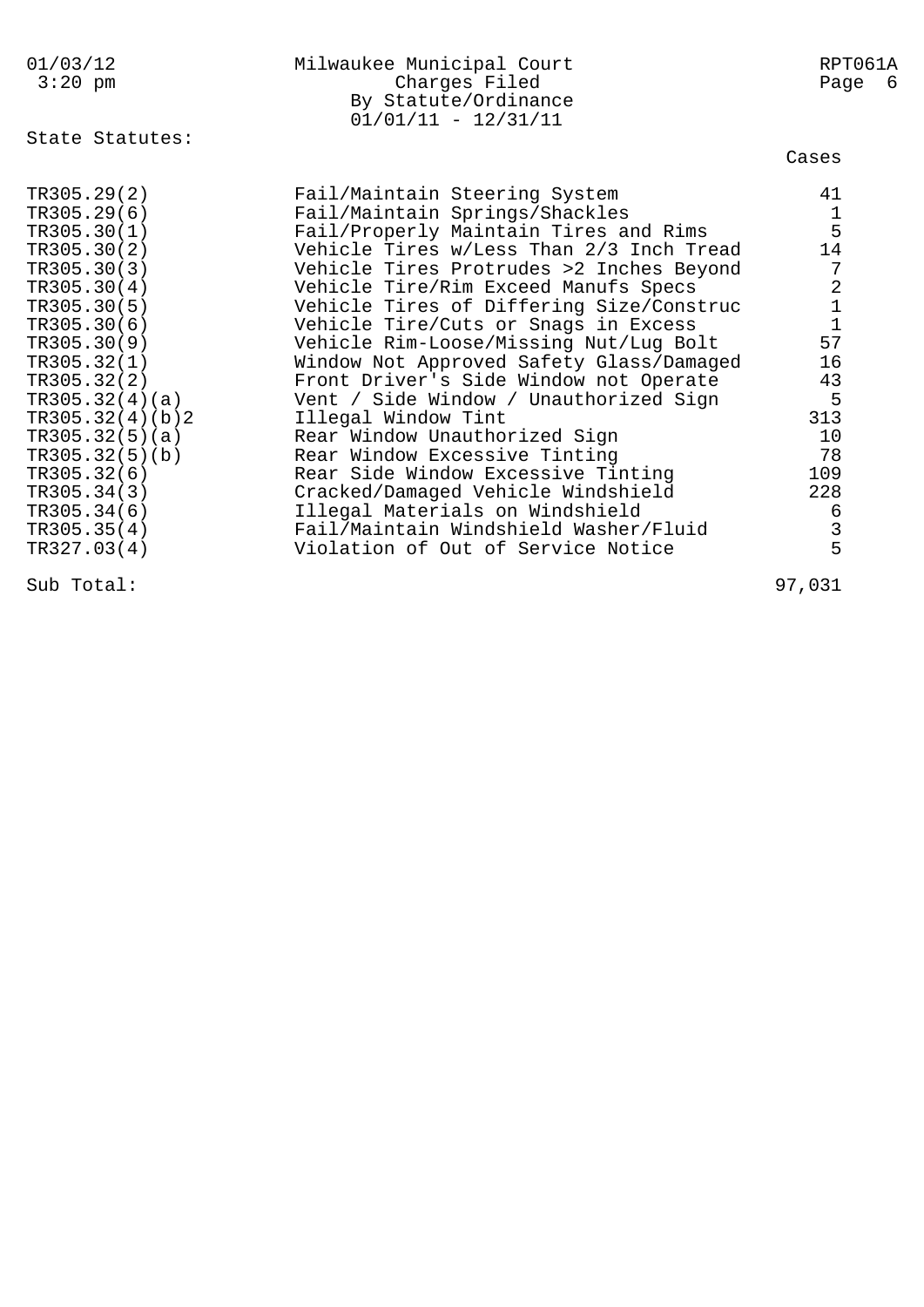# Ordinances:

### 01/03/12 Milwaukee Municipal Court RPT061A 3:20 pm Charges Filed Page 7 By Statute/Ordinance 01/01/11 - 12/31/11

Cases

|                     |                                          | 1              |
|---------------------|------------------------------------------|----------------|
| $100 - 50 - 1 - a$  | Public Passenger Vehicle - Permit Req'd  | $\mathbf 1$    |
| $100 - 52 - 3 - b$  | PPV-Rates to be Determined by Taximeter  | $\mathbf 1$    |
| $100 - 54 - 1 - a$  | PP Vehicle - Driver's License Required   | 7              |
| $100 - 54 - 1 - b$  | PP Vehicle - Allow Unlicensed Driver     | $1\,$          |
| $100 - 59 - 1 - a$  | PP Vehicle - License to Be Exhibited     | 8              |
| $100 - 59 - 13$     | PP Vehicle - Daily Trip Records Req'd    | $\mathsf{S}$   |
| $100 - 59 - 14 - b$ | PP Vehicle - Daily Safety Checklist Reqs | $\mathbf{1}$   |
| $100 - 59 - 3 - a$  | PP Veh Pass - Refuse to Pay Fare in Adv  | 48             |
| $101 - 1 - 2$       | Traffic Offenses - Adoption of State Law | 12             |
| $101 - 20 - 1$      | Unnecessary Vehicle Noises Prohibited    | 34             |
| $101 - 20.5 - 2$    | Cruising Prohibited                      | 1              |
| $101 - 32.4$        | Damaging / Tampering with Parking Meter  | $\overline{2}$ |
| $101 - 34 - 1$      | Contested Parking Citation(s)            | 2,791          |
| $101 - 43 - 1$      | Deface or Remove Traffic Sign or Device  | 3              |
| $101 - 43 - 3$      | Unauth Possession of Traffic Control Dev | $\overline{4}$ |
| $102 - 1$           |                                          | $\mathbf 1$    |
| $102 - 7 - 1$       | Bicycle - Riding on Public Ways          | 99             |
| $102 - 7 - 2$       | Bicycle - Operating 2 or More Abreast    | $\sqrt{2}$     |
| $102 - 7 - 3 - a$   | Bicycle - Full Control Required          | $\mathfrak{Z}$ |
| $102 - 7 - 3 - c$   | Bicycle - Passengers in Excess of Design | $\mathbf 1$    |
| $102 - 7 - 5$       | Bicycle - Operating Where Prohibited     | $1\,$          |
| $102 - 8 - 2$       | Bicycle - Riding on Public Ways          | $\overline{a}$ |
| $102 - 9 - 2$       | Bicycle - Lack of Eqmt for Oper in Dark  | $\overline{2}$ |
| $104 - 15$          | Obstruct Police/Fireman During Fire      | 7              |
| $104 - 7 - 1$       | False Fire Alarm                         | 11             |
| $105 - 1 - 3 - a$   | Refuse Withdrawal from Unlawful Assembly | 3              |
| $105 - 138 - 2$     | Resisting / Obstructing Police Officer   | 3,287          |
| $105 - 19 - 1$      | Roller Skate and Skateboard Restrictions | 4              |
| $105 - 2$           | Assault and Battery                      | 2,337          |
| $105 - 21 - 1 - a$  | Playground Activity During Prohibited Hr | ı              |
| $105 - 34 - 1 - a$  | Carrying Concealed and Dangerous Weapon  | 447            |
| $105 - 34 - 1 - b$  | Carrying Concealed Firearm               | 10             |
| $105 - 35 - 1$      | Discharge of Firearm in City w/o Permit  | 7              |
| $105 - 45 - 2$      | Prohibited Use of Laser Pointer          | $\mathfrak{Z}$ |
| $105 - 45 - 4$      | Possession of Laser Pointer by Minor     | $\overline{3}$ |
| $105 - 47 - 1$      | Sale / Discharge / Use of Fireworks      | 62             |
| $105 - 48 - 1$      | Smoking Prohibited - Adoption State Law  | 45             |
| $105 - 48 - 2$      | Smoking in City Building                 | 15             |
| $105 - 50 - 1$      | Synthetic Marijuana Poss/Sale/Use Prohib | 9              |
| $105 - 50 - 1 - a$  | Smoking on Bus                           | 1              |
| $105 - 50 - 1 - b$  | Playing Radio / Tape Player on Bus       | 1              |
| $105 - 55 - 1$      | Soliciting Mag Subscription on Public St | $\mathbf{1}$   |
| $105 - 56 - 2 - a$  | Sale on Public Premises without Consent  | $\overline{4}$ |
| $105 - 64 - 1$      | Vehicle Parked on Private Property       | 1              |
| $105 - 65 - 1$      | Abandoned Motor Vehicle or Trailer       | 23             |
| $105 - 66 - 1$      | Repairing Motor Vehicle on Street        | 8              |
| $105 - 69 - 2$      | Smelling / Inhaling Harmful Substance    | $\mathbf{1}$   |
| $105 - 75 - 15 - a$ | Excessive False Alarms                   | 78             |
| $105 - 77 - 1$      | Misuse of Emergency Telephone Numbers    | 247            |
| $106 - 1 - 1$       | Disorderly Conduct                       | 7,714          |
| $106 - 1.1 - 2$     | Begging / Soliciting Funds               | 378            |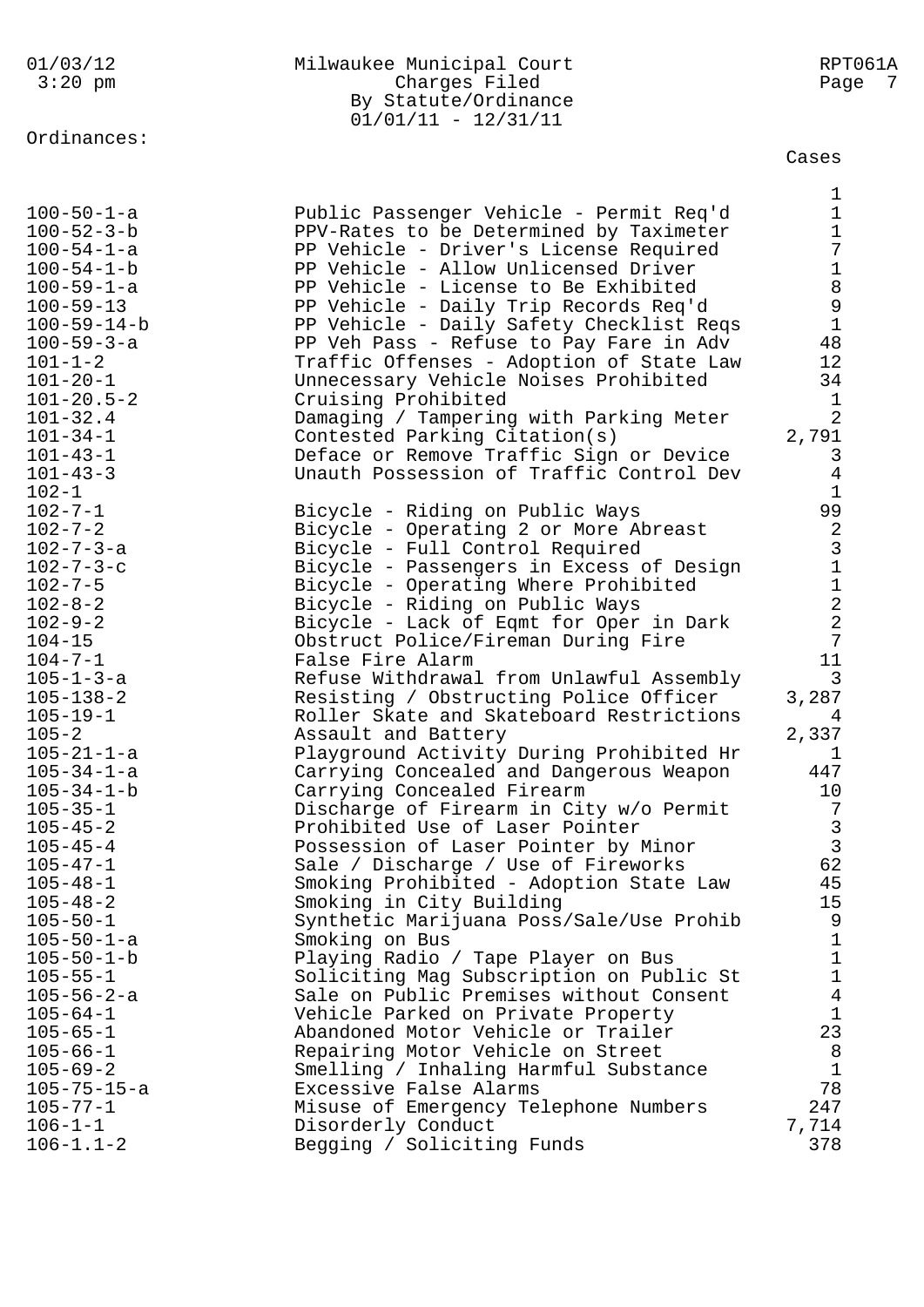| 01/03/12<br>$3:20$ pm                  | Milwaukee Municipal Court<br>Charges Filed<br>By Statute/Ordinance<br>$01/01/11 - 12/31/11$ | RPT061A<br>Page<br>8 |
|----------------------------------------|---------------------------------------------------------------------------------------------|----------------------|
| Ordinances:                            |                                                                                             | Cases                |
| $106 - 1.8 - 1$                        | Public Drinking                                                                             | 1,147                |
| $106 - 11$                             | Mashing                                                                                     | 24                   |
| $106 - 2.1 - 1$                        | Drinking in a Public Parking Structure                                                      | 5                    |
| $106 - 21 - 3$                         | Failure to Return Library Material                                                          | 8                    |
| $106 - 21 - 4$                         | Theft of Library Material                                                                   | 16                   |
| $106 - 21 - 5$<br>$106 - 23$           | Fradulent Regis/Use of Library Materials<br>Loitering of Minor (Curfew Hours)               | $\mathbf 1$<br>539   |
| $106 - 23 - 2$                         | Responsibility of Parents (Curfew)                                                          | 23                   |
| $106 - 23 - 3$                         | Responsibility of Operators (Curfew)                                                        | 1                    |
| $106 - 23.1 - 2$                       | Truancy or Habitual Truancy                                                                 | 1,948                |
| $106 - 23.2$                           | Contributing to Delinquency of Minor                                                        | 23                   |
| $106 - 23.3 - 2$                       | Contributing to Truancy                                                                     | 621                  |
| $106 - 23.5 - 3 - a - 1$               | Parent Aiding or Abetting Juvenile                                                          | $\mathbf 1$          |
| $106 - 30 - 2 - a$                     | Sale of Cigarettes to Minor/Underage                                                        | 38                   |
| $106 - 30 - 3 - e$                     | Sell Cig in Package/Container w/o Stamp                                                     | 13                   |
| $106 - 30.5 - 1$                       | Falsely Representing Age to Purchase Cig                                                    | 1                    |
| $106 - 30.5 - 2$                       | Minor Purchase/Possess Cigarette/Tobacco                                                    | 139                  |
| $106 - 31 - 1$<br>$106 - 31 - 2$       | Loitering or Prowling                                                                       | 2,548<br>54          |
| $106 - 31 - 3$                         | Loitering in or near a Dwelling Area<br>Loitering in Public Restroom                        | $\overline{2}$       |
| $106 - 31 - 4$                         | Loitering in or near School                                                                 | 86                   |
| $106 - 31 - 5$                         | Loitering in Public Building                                                                | 137                  |
| $106 - 31 - 6$                         | Loitering in Restaurant / Tavern                                                            | 165                  |
| $106 - 31 - 7$                         | Loitering - Soliciting, Etc.                                                                | 401                  |
| $106 - 31 - 8$                         | Loitering in a Parking Lot or Structure                                                     | 74                   |
| $106 - 31 - 9$                         | Loitering on Private / Public Property                                                      | 152                  |
| 106-34-2-a                             | Selling Spray Paint, Etc. to Minor                                                          | 2                    |
| $106 - 34 - 2 - b$                     | Possession of Spray Paint, Etc. by Minor                                                    | 25                   |
| $106 - 35 - 2$                         | Loitering - Soliciting Prostitute                                                           | 63                   |
| $106 - 35.6 - 2$<br>$106 - 36 - 3 - a$ | Loitering - Illegal Drug Activity<br>Possession of Drug Paraphernalia                       | 396<br>946           |
| $106 - 37 - 2$                         | Frequenting An Illegal Drug House                                                           | 100                  |
| $106 - 38 - 2$                         | Possession of Marijuana                                                                     | 2,074                |
| $106 - 5 - 2$                          | Indecent Exposure                                                                           | 36                   |
| $106 - 7 - 2 - a - 2$                  | Produce / Present / Direct Obscene Perf                                                     | 1                    |
| $106 - 8 - 1$                          | Obscene Phone Call                                                                          | 5                    |
| $106 - 8 - 2$                          | Harassing Phone Call                                                                        | 45                   |
| $106 - 8 - 4$                          | Harassing Phone Calls - Repeated                                                            | 92                   |
| $106 - 9.5 - 3$                        | Exhibiting Pornographic Perf to Minor                                                       | 1                    |
| $107 - 1$                              | Gambling Places - Permit or Run                                                             | 39<br>85             |
| $107 - 2$<br>$108 - 5 - 1 - a$         | Gambling<br>Public Dance Hall - License Required                                            | 5                    |
| $110 - 10 - 1$                         | Trespassing Upon Buildings / Premises                                                       | 1,803                |
| $110 - 12 - 1 - a$                     | Landlord - Forcible Entry Prohibited                                                        | 8                    |
| $110 - 12 - 1 - b$                     | Tenant - Denial of Access to Landlord                                                       | $\overline{2}$       |
| $110 - 15$                             | Vandalism                                                                                   | 1,423                |
| $110 - 15.5 - 1$                       | Vandalism - Graffiti Related                                                                | 44                   |
| $110 - 16 - 2$                         | Theft                                                                                       | 748                  |
| $110 - 32 - 1 - a$                     | Fraud on Hotel or Restaurant                                                                | 17                   |
| $110 - 32 - 1 - b$                     | Fraud on Hotel or Restaurant Keeper                                                         | 14                   |
| $110 - 35 - 1$                         | Retail Theft                                                                                | 2,801                |
| $110 - 36$                             | Abandonment of Shopping Cart                                                                | 16                   |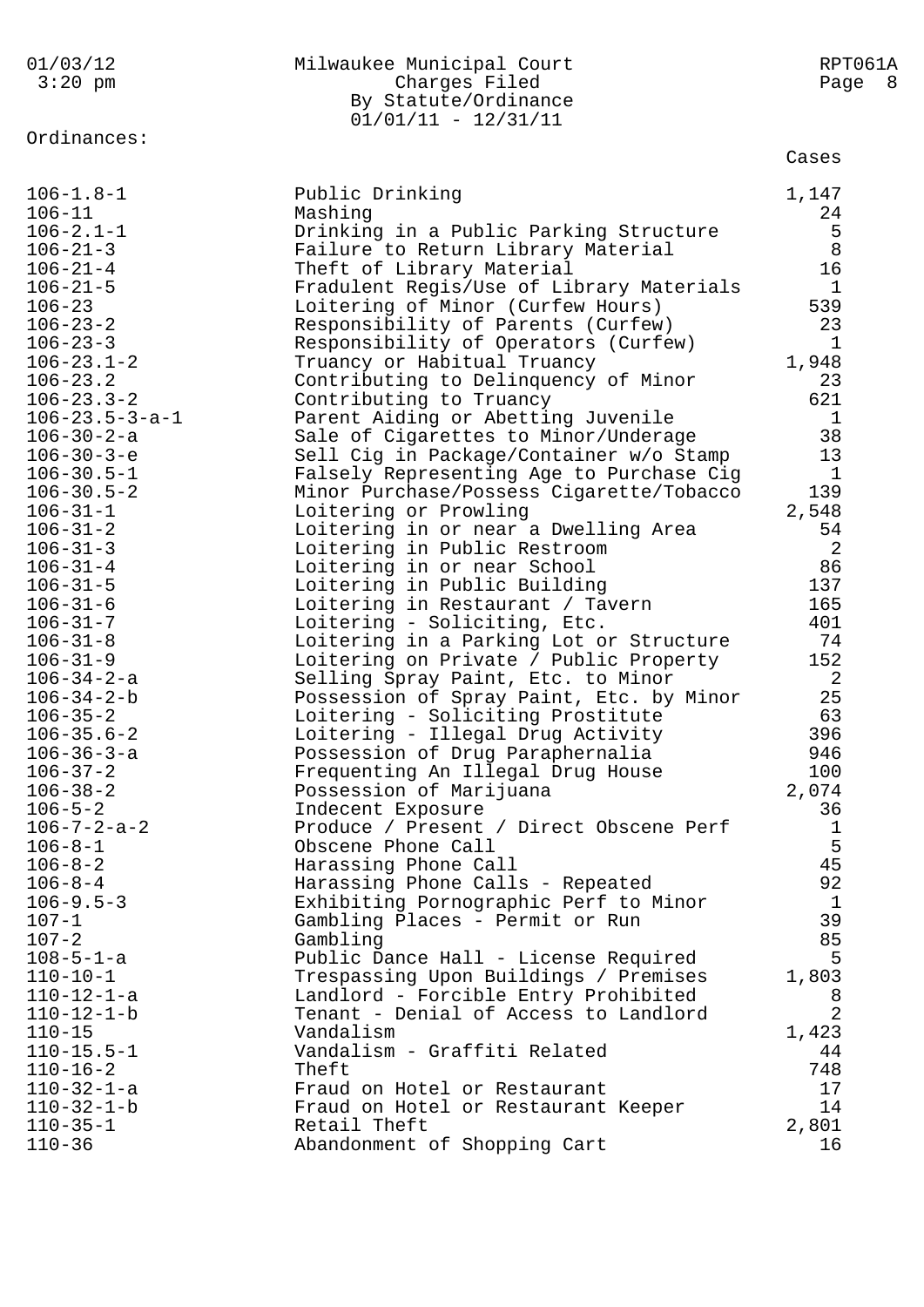| 01/03/12                | Milwaukee Municipal Court                    | RPT061A           |
|-------------------------|----------------------------------------------|-------------------|
| $3:20$ pm               | Charges Filed                                | Page 9            |
|                         | By Statute/Ordinance                         |                   |
|                         | $01/01/11 - 12/31/11$                        |                   |
| Ordinances:             |                                              |                   |
|                         |                                              | Cases             |
| $110 - 36 - 1 - a$      | Removal of Shopping Cart Prohibited          | $\overline{2}$    |
| $110 - 36 - 1 - b$      | Possession of Shopping Cart                  | 22                |
| $110 - 4 - 1$           | Damaging of Public Property                  | $\overline{4}$    |
| $115 - 32 - 1$          | Obstruction on Public Ways                   | $\sqrt{2}$        |
| $116 - 8 - 1$           | Sidewalks to be Kept Clean                   | $\overline{a}$    |
| $118 - 62 - 2$          | Loitering on Bridge Prohibited               | $\overline{2}$    |
| $118 - 80 - 1$          | Boating - Adoption of State Statutes         | 321               |
| $118 - 80 - 5$          | Boating - Littering the Waterways            | 1                 |
| $118 - 80 - 7$          | Swimming within Harbor Where Prohibited      | 3                 |
| 200 through 295         | Building Code Violations                     | 2,910             |
| $200 - 11 - 4$          | Illegal Occupancy and Use                    | 5                 |
| $200 - 24 - 1$          | Building Permit Required                     | $\,4\,$           |
| 200-42-2-a              | Certificate of Occupancy / Zoning Req'd      | $\frac{3}{7}$     |
| $200 - 42 - 2 - c$      | Illegal Occupancy -- No Cert / Unfit         |                   |
| $200 - 42 - 2 - d$      | Illegal Occupancy -- No Cert / Unfit         | $\overline{a}$    |
| $200 - 42 - 5$          | Occupancy Certificate to be Posted           | $\overline{1}$    |
| 200-51.5-3-a            | Property Recording Required                  | $\overline{2}$    |
| 200-51.7-3-a            | Registration Stmt Reqd - Vacant Building     | 110               |
| 200-51.7-4-a            | Registration Stmt Reqd - Vacant Building     | 100               |
| $200 - 51.7 - 6$        | Fail to Provide Access for Inspection        | 115               |
| $200 - 51.7 - 7$        | Fail to Provide Access for Inspection        | 97                |
| $200 - 53 - 3$          | Residential Rental Certificate Required      | 12                |
| 200-53-5-a              | Fail to Inform Tenant of Inspection          | 17                |
| $214 - 3$               | Adoption of Model Fire Code                  | 2                 |
| $214 - 7 - 2 - b - 1$   | Annual Fire Inspection Required              | 14                |
| $214 - 9$               | Responsibility to Eliminate Fire Hazards     | $\mathbf{1}$      |
| $214 - 9 - 1 - a$       | Containers for Open Burning - Regs           | $\mathbf{1}$      |
| 222                     | Electrical and Elevator Codes                | $\mathbf{1}$      |
| $222 - 11 - 2$          | Electrical License Required                  | 11                |
| $222 - 13 - 1$          | Electrical Permit Required                   | 5                 |
| $222 - 19 - 1$          | Unsafe or Illegal Electrical Equipment       | 3<br>$\mathbf{1}$ |
| $225 - 2 - 1$           | Plumbing - License & Registration Req'd      | $\overline{3}$    |
| $225 - 3 - 4$<br>295    | Plumbing - Permit Req'd<br>Zoning Violations | 10                |
| $295 - 403 - 3 - b$     | Paved or Approved Surface Required           | 18                |
| $295 - 503 - 1$         | Residential Lot - Land Use Violation         | 20                |
| $295 - 503 - 3 - b$     | Residential Lot - Improper Veh Repair        | 5                 |
| $295 - 505 - 4 - b - 4$ | Exceed Max Number Parked Vehicles on Lot     | 5                 |
| $295 - 505 - 4 - b - 9$ | Unregistered Vehicle Parked > 30 Days        | 5                 |
| $295 - 603 - 1$         | Commercial Lot - Land Use Violation          | 11                |
| $295 - 803 - 1$         | Industrial Lot - Land Use Violation          | $\mathbf 1$       |
| $303 - 11 - 1$          | Financial Disclosure Required                | 9                 |
| $50 - 18$               | Aiding and Abetting Ordinance Violation      | 7                 |
| $50 - 25 - 5$           | Resist or Obstruct Issuance of Citation      | 200               |
| $63 - 3$                | Park Hour Violation                          | 62                |
| 66-12-9-d               | Pers Not Wearing Proper Gear Abate Area      | 1                 |
| $66 - 22 - 1$           | Lead Based Nuisance Prohibited               | $\mathbf{1}$      |
| $66 - 22 - 1 - a$       | Create/Knowing Allow Lead-Based Nuisance     | 11                |
| $66 - 22 - 10 - a$      | Lead Clearance Standards                     | 4                 |
| $66 - 22 - 4$           | Lead Abatement Permit                        | $\mathbf{1}$      |
| $66 - 22 - 4 - h - 1$   | Permit Required to Conduct Lead Reduc.       | $\overline{2}$    |
| $66 - 22 - 4 - h - 9$   | Handling Lead Materials in Unsafe Manner     | $\mathbf{1}$      |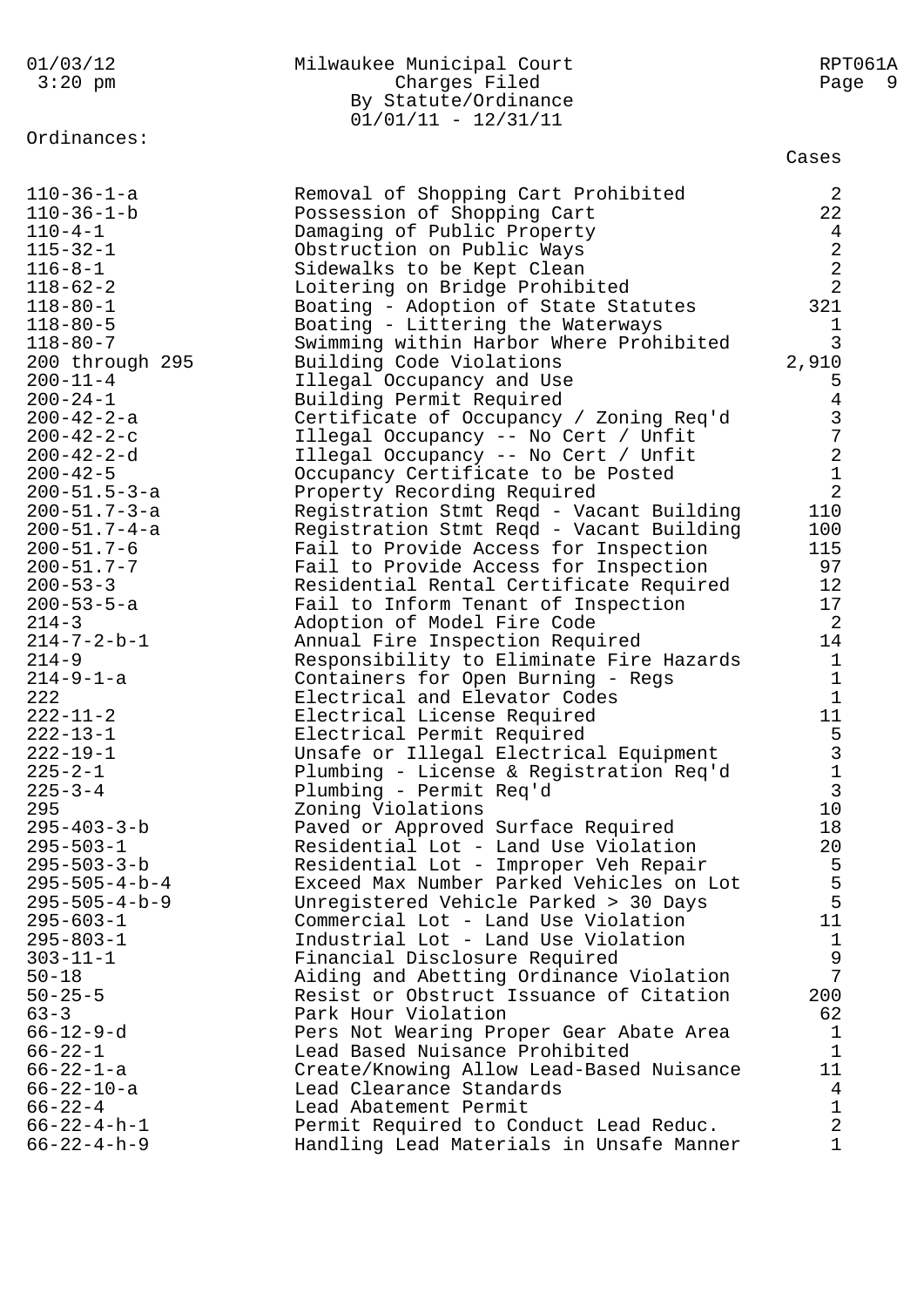# Ordinances:

### 01/03/12 Milwaukee Municipal Court RPT061A 3:20 pm Charges Filed Page 10 By Statute/Ordinance 01/01/11 - 12/31/11

Cases

| $66 - 22 - 9$          | Improper Lead Abatement                  | 3              |
|------------------------|------------------------------------------|----------------|
| $68 - 01$              | Food License Regs-Adoption of State Code | 16             |
| $68 - 2$               | Sanitary Regulations                     | 4              |
| $68 - 3$               | Impure Food, Water, Drugs or Ice         | $\overline{a}$ |
| $68 - 4 - 1 - a$       | Food Dealers License Required            | $\overline{4}$ |
| $68 - 4 - 9$           | Obstruction Health Department Employee   | $\mathbf 1$    |
| $68 - 4.3 - 2$         | Convenience Food Store Regulations       | $\overline{a}$ |
| $69 - 8 - 6$           | Rotate Milk Inventory / Remove Outdated  | $\overline{2}$ |
| $74 - 1$               | Vehicular Food Peddlers Restrictions     | 11             |
| $74 - 1 - 2$           | No Food Peddler's License - Sale of Food | $\mathbf 1$    |
| $74 - 1 - 2 - a$       | Vehic Food Peddler Remain on Block>1 Hr  | 5              |
| $74 - 1 - 2.5$         | Sales Median/Safety Island Prohibited    | $\mathbf{1}$   |
| $74 - 1 - 7.5 - b - 5$ | Food Peddler Vehicle Parking Violation   | $\mathbf{1}$   |
| $74 - 2 - 3$           | Ice Cream Peddler License Required       | 7              |
| $74 - 3 - 3 - e$       | Food Peddler Selling in Roadway          | $\mathbf{1}$   |
| $75 - 17 - 1$          | False Call for Emergency Services        | $\mathbf{1}$   |
| $75 - 51 - 16 - b$     | Tattoo / Offer to Tattoo Person < 16 Yrs | $\mathbf{1}$   |
| $75 - 51 - 3$          | Tattooing/Body Piercing-Adopt State Stat | $\overline{4}$ |
| $75 - 51 - 5 - a$      | Tattoo / Body Pierce - License Required  | $\overline{a}$ |
| $78 - 17 - 1$          | Dog and Cat Licenses Required            | 239            |
| $78 - 19 - 1$          | Permitting Animal at Large               | 126            |
| $78 - 19 - 2$          | Setting Animal at Large                  | 20             |
| $78 - 19 - 3$          | Animal Litter Nuisance                   | 6              |
| $78 - 22 - 1$          | Pit-Bull/Rottweiler - Leash Requirements | 33             |
| $78 - 22 - 2$          | Pit Bull/Rottweiler - Yard / Kennel Reqs | 121            |
| $78 - 22 - 3$          | Pit-Bull/Rottweiler - Behavior Class Req | 116            |
| $78 - 23 - 1 - a$      | Dangerous Animal Regulations             | 67             |
| $78 - 23 - 2$          | Dangerous Animal - Leash and Muzzle Req  | 5              |
| $78 - 23 - 3 - a$      | Dangerous Animal - Confinement Required  | $\mathbf{1}$   |
| $78 - 27 - 1$          | Failure to Surrender Rabid Animal        | 2              |
| $78 - 29 - 1$          | Animal Disturbing Peace                  | 22             |
| $78 - 3 - 1$           | Animal Owner's Duty to Restrain, Etc.    | 9              |
| $78 - 31 - 1 - a$      | Cruelty to Animals                       | 22             |
| $78 - 31 - 2$          | Cruelty to Animals - Food and Water Reqs | 26             |
| $78 - 31 - 3 - a$      | Cruelty to Animals - Lack of Shelter     | 19             |
| $78 - 31 - 3 - b$      | Cruelty to Animals - Lack of Shade       | 6              |
| $78 - 31 - 3 - c$      | Cruelty to Animals - Lack Proper Shelter | $\mathbf{1}$   |
| $78 - 31 - 4$          | Cruelty to Animals - Leash Requirements  | 9              |
| $78 - 5 - 2 - c$       | Animal Detrimental to Health in City     | $\mathbf 1$    |
| $78 - 5 - 3$           | Keep Animal in City - Exceed # Permitted | 4              |
| $79 - 11$              | Littering of Public Property             | 210            |
| $79 - 12 - 1$          | Littering of Premises                    | 74             |
| $79 - 40 - 1$          | Unauthorized Removal of Recyclables      | 13             |
| $79 - 40 - 2$          | Unauthorized Removal of Recycling Cart   | 7              |
| $79 - 5.5 - 1$         | Waste Containers - Removal of Contents   | 14             |
| $79 - 5.7 - 1$         | Waste Containers - Addition to Contents  | 7              |
| $80 - 15$              | Spitting in Public Places                | 56             |
| $80 - 31$              | Breeding Place for Flies                 | 2              |
| $80 - 44 - 2$          | Dumping Prohibited                       | 4              |
| $80 - 45 - 1 - a$      | Public Dump Regulations - Permit Req'd   | $\mathbf 1$    |
| $80 - 63 - 1$          | Excessive Noise Prohibited               | 1,044          |
| $80 - 65 - 4$          | Noise Nuisances                          | 3              |
|                        |                                          |                |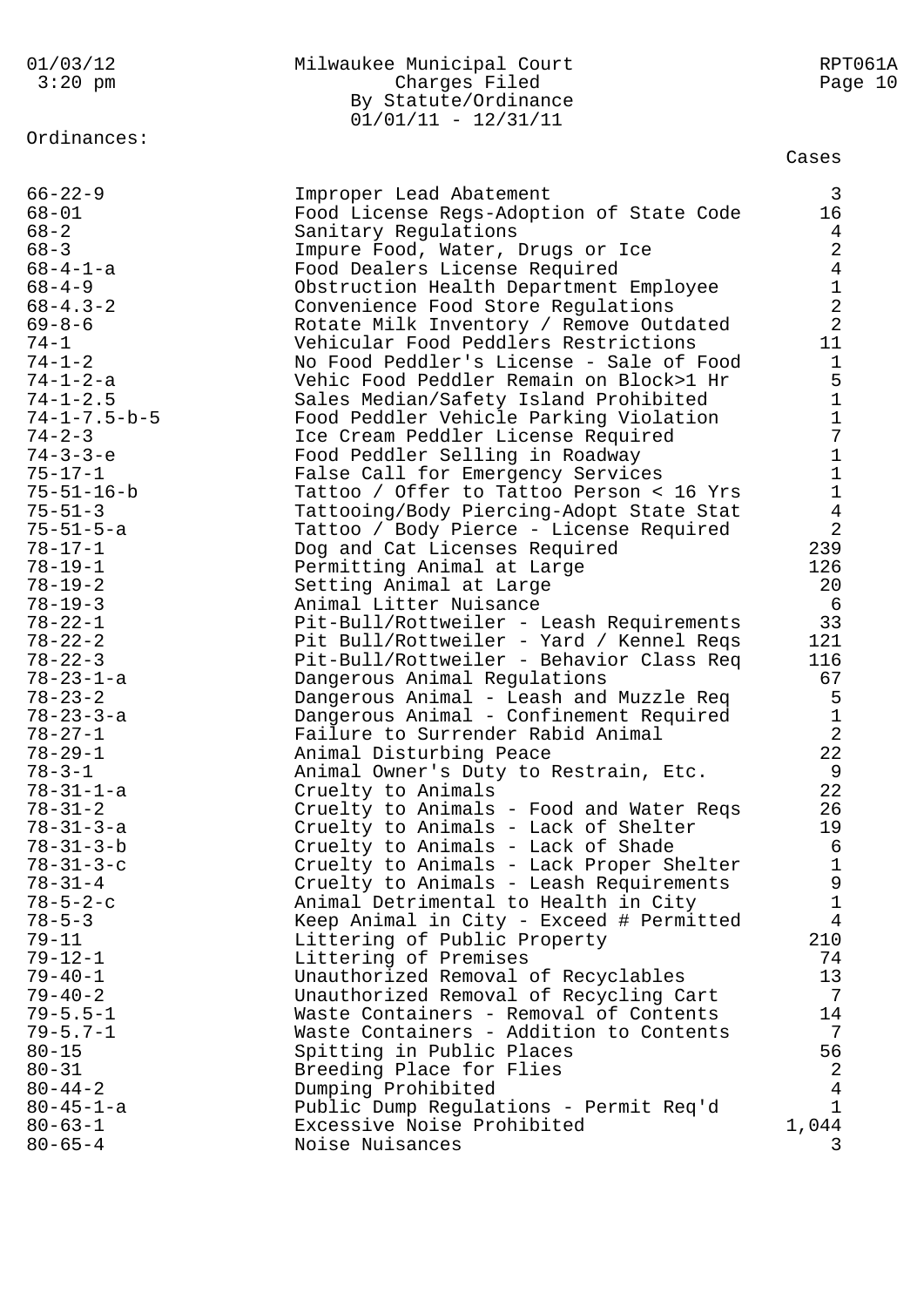Ordinances:

### 01/03/12 Milwaukee Municipal Court RPT061A 3:20 pm Charges Filed Page 11 By Statute/Ordinance  $01/01/11 - 12/31/11$

Cases

| $84 - 20 - 15 - a$<br>$84 - 20 - 2$<br>$84 - 43 - 2$<br>$84 - 7 - 3$<br>$89 - 8$<br>$90 - 15 - 3 - a - 1$<br>$90 - 16$<br>$90 - 18 - 1 - a - 1$<br>$90 - 18 - 1 - a - 3$<br>$90 - 18 - 1 - c$<br>$90 - 18 - 2$<br>$90 - 18 - 3$<br>$90 - 19 - 1$<br>$90 - 19 - 2 - a - 1$<br>$90 - 19 - 2 - a - 2$<br>$90 - 21$<br>$90 - 22 - 3$<br>$90 - 27 - 1 - c$<br>$90 - 27 - 1 - d$<br>$90 - 27 - 2$<br>$90 - 3 - 1$<br>$90 - 3 - 2$<br>$90 - 3 - 3$<br>$90 - 3 - 5$<br>$90 - 33 - 3$<br>$90 - 33 - 5$<br>$90 - 36 - 4 - d - 1$<br>$90 - 4 - 10 - a$<br>$90 - 4 - 4 - a$<br>$90 - 4 - 4 - c$<br>$90 - 5 - 12$<br>$90 - 5 - 2 - a$<br>$90 - 8 - 1$<br>$90 - 9$<br>$92 - 10 - 2 - a$<br>$92 - 10 - 6$<br>$92 - 13 - 1$<br>$92 - 3 - 3 - a$<br>$92 - 3 - 8 - a$<br>$92 - 3 - 8 - n - 1$<br>$95 - 1 - 2$<br>$95 - 14 - 2 - a$<br>99999 | Fraud of Parking Lot Operator<br>Parking Lot License Required<br>Cigarette and Tobacco License Required<br>License Req'd If Estab Open 12am-5am<br>Escort License Required<br>Class B Premises Allow Patron After Hrs<br>Display of Liquor License Required<br>Sale of Alcohol to Underaged Person<br>Allow Consumption of Alcohol by Underage<br>Underage Attempt/Procure Alcohol<br>Possession of Alcohol by Underage Person<br>Misrepresenting Age to Receive Alcohol<br>Presence of Minor at Licensed Premises<br>Allow Underage on Premises<br>A&A Presence of Minor on Premises<br>Disorderly Premises Prohibited<br>Disorderly Conduct by Patrons Prohibited<br>Licensed Premises-Immed Police Entry Req<br>Licensed Premises - Safe Egress Required<br>Class B Premises - Open Door After Hours<br>Liquor License Required<br>Alcohol Sales - Premises License Reqd<br>Sep License Per Loc for Alcohol Sale Req<br>Evading Law by Giving Away Alcohol<br>Special Party Permit Required<br>Prerecorded Music Machine License Req'd<br>Exceeding Posted Occupancy Limit<br>Class D Operator's Liquor License<br>Class B Manager's License<br>Class B Licensee's Responsibility<br>Fail to Report Change on Liquor License<br>Submit Untrue Stmt on Liquor Lic Applic<br>Responsible Person on Premises Req'd<br>Collusive Agreement Involving Liquor Lic<br>Precious Metal/Gems Dealer License Req'd<br>Precious Metal/Gems Dealer Regulations<br>Junk Dealer - Transaction Reporting Req<br>Junk Collector/Dealer License Required<br>Junk Collector Regs - Sales Form Req'd<br>Junk Dealer - MV Sticker Required<br>Direct Sellers License Required<br>Home Improvement Contractor License Reqd<br>Municipal Violation | 3<br>$\mathbf 1$<br>$\frac{3}{2}$<br>$\overline{4}$<br>$\overline{7}$<br>8<br>40<br>$\mathfrak{Z}$<br>7<br>1,009<br>29<br>30<br>2<br>$1\,$<br>8<br>$\mathbf 1$<br>9<br>$\mathbf 1$<br>$\mathbf{1}$<br>13<br>13<br>3<br>$\overline{4}$<br>$\frac{1}{2}$<br>$\mathbf{3}$<br>15<br>$\mathbf{1}$<br>$\mathbf 1$<br>$\overline{a}$<br>$\overline{2}$<br>12<br>$\mathbf{1}$<br>153<br>82<br>71<br>108<br>2<br>$\mathbf 1$<br>5<br>$\bf 4$<br>$\overline{2}$ |
|---------------------------------------------------------------------------------------------------------------------------------------------------------------------------------------------------------------------------------------------------------------------------------------------------------------------------------------------------------------------------------------------------------------------------------------------------------------------------------------------------------------------------------------------------------------------------------------------------------------------------------------------------------------------------------------------------------------------------------------------------------------------------------------------------------------------------|--------------------------------------------------------------------------------------------------------------------------------------------------------------------------------------------------------------------------------------------------------------------------------------------------------------------------------------------------------------------------------------------------------------------------------------------------------------------------------------------------------------------------------------------------------------------------------------------------------------------------------------------------------------------------------------------------------------------------------------------------------------------------------------------------------------------------------------------------------------------------------------------------------------------------------------------------------------------------------------------------------------------------------------------------------------------------------------------------------------------------------------------------------------------------------------------------------------------------------------------------------------------------------------------------------------------------------------------------------------------------------------------------------------------------------------------------------------------------------------------------------------------------------------------------------------------------------------------------------------------------------------------------------------------------------------------------------------------------------|-------------------------------------------------------------------------------------------------------------------------------------------------------------------------------------------------------------------------------------------------------------------------------------------------------------------------------------------------------------------------------------------------------------------------------------------------------|
| Sub Total:                                                                                                                                                                                                                                                                                                                                                                                                                                                                                                                                                                                                                                                                                                                                                                                                                |                                                                                                                                                                                                                                                                                                                                                                                                                                                                                                                                                                                                                                                                                                                                                                                                                                                                                                                                                                                                                                                                                                                                                                                                                                                                                                                                                                                                                                                                                                                                                                                                                                                                                                                                | 44,890                                                                                                                                                                                                                                                                                                                                                                                                                                                |

Total Cases Filed: 141,921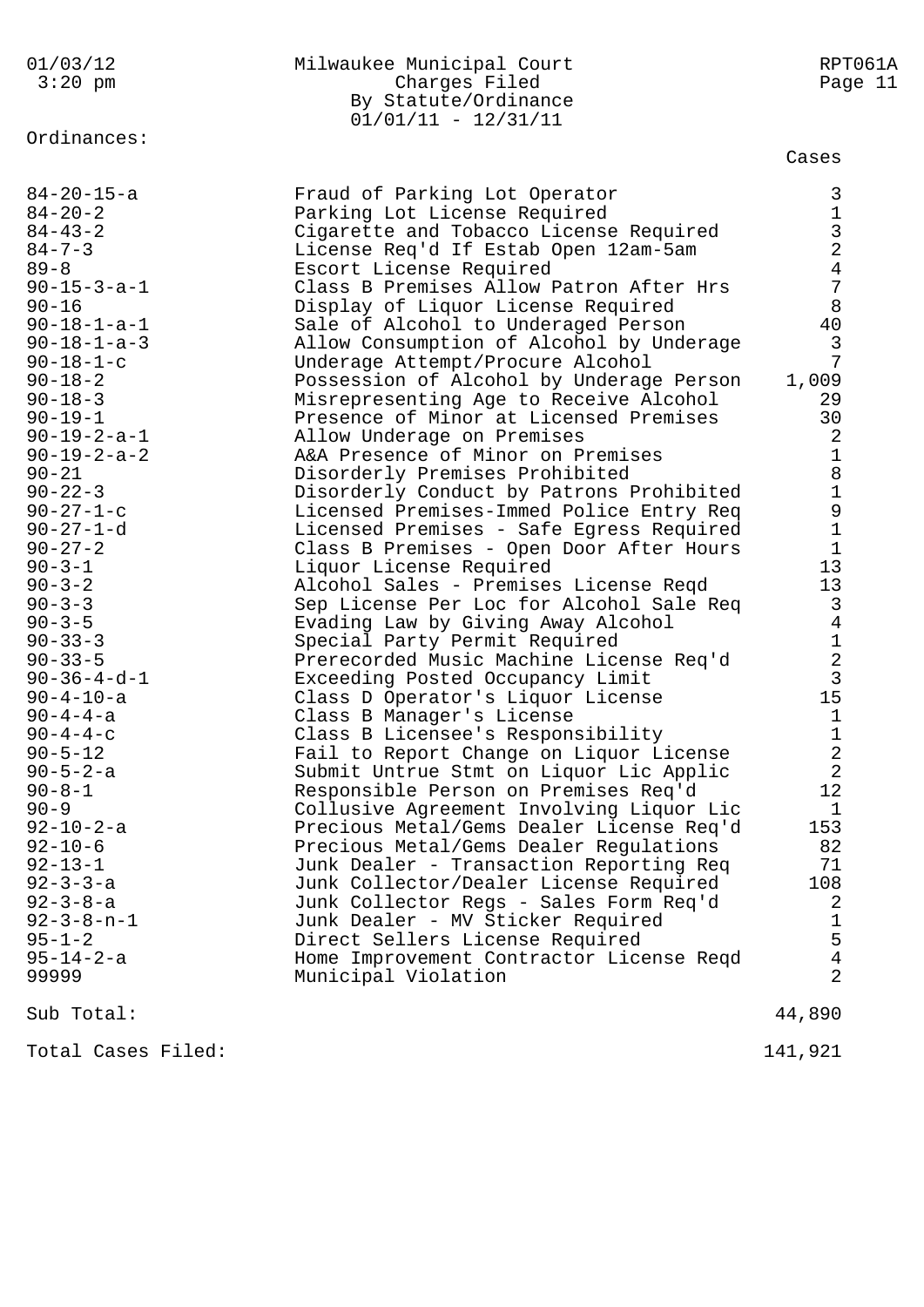| 01/03/12<br>$3:20$ pm            | Milwaukee Municipal Court<br>Charges Filed<br>By Statute/Ordinance<br>$01/01/11 - 12/31/11$ | RPT061A<br>Page 12          |
|----------------------------------|---------------------------------------------------------------------------------------------|-----------------------------|
| Juvenile:                        |                                                                                             | Cases                       |
|                                  |                                                                                             |                             |
| $100 - 59 - 3 - a$               | PP Veh Pass - Refuse to Pay Fare in Adv                                                     | 4                           |
| $101 - 1 - 2$                    | Traffic Offenses - Adoption of State Law                                                    | $\mathbf 1$<br>$\mathbf{1}$ |
| $101 - 20 - 1$<br>$102 - 7 - 1$  | Unnecessary Vehicle Noises Prohibited<br>Bicycle - Riding on Public Ways                    | 16                          |
| $102 - 7 - 2$                    | Bicycle - Operating 2 or More Abreast                                                       | 1                           |
| 102-7-3-a                        | Bicycle - Full Control Required                                                             | 2                           |
| $104 - 7 - 1$                    | False Fire Alarm                                                                            | 5                           |
| $105 - 138 - 2$                  | Resisting / Obstructing Police Officer                                                      | 580                         |
| $105 - 19 - 1$                   | Roller Skate and Skateboard Restrictions                                                    | 1                           |
| $105 - 2$                        | Assault and Battery                                                                         | 552                         |
| 105-34-1-a                       | Carrying Concealed and Dangerous Weapon                                                     | 132                         |
| $105 - 34 - 1 - b$               | Carrying Concealed Firearm                                                                  | 2                           |
| $105 - 35 - 1$                   | Discharge of Firearm in City w/o Permit                                                     | $\mathsf 3$                 |
| $105 - 45 - 2$                   | Prohibited Use of Laser Pointer                                                             | $\overline{2}$              |
| $105 - 45 - 4$                   | Possession of Laser Pointer by Minor                                                        | $\overline{3}$              |
| $105 - 47 - 1$                   | Sale / Discharge / Use of Fireworks                                                         | 14                          |
| $105 - 48 - 2$                   | Smoking in City Building                                                                    | 1                           |
| $105 - 50 - 1$                   | Synthetic Marijuana Poss/Sale/Use Prohib                                                    | $\mathbf{1}$                |
| $105 - 77 - 1$                   | Misuse of Emergency Telephone Numbers                                                       | 12                          |
| $106 - 1 - 1$                    | Disorderly Conduct                                                                          | 2,190                       |
| $106 - 1.1 - 2$                  | Begging / Soliciting Funds                                                                  | 7                           |
| $106 - 1.8 - 1$                  | Public Drinking                                                                             | $\overline{2}$              |
| $106 - 11$                       | Mashing                                                                                     | 6                           |
| $106 - 21 - 4$                   | Theft of Library Material                                                                   | 4                           |
| $106 - 23$                       | Loitering of Minor (Curfew Hours)                                                           | 537                         |
| $106 - 23 - 2$                   | Responsibility of Parents (Curfew)                                                          | 1                           |
| $106 - 23.1 - 2$                 | Truancy or Habitual Truancy                                                                 | 1,566                       |
| $106 - 23.3 - 2$                 | Contributing to Truancy                                                                     | 3                           |
| $106 - 30 - 2 - a$               | Sale of Cigarettes to Minor/Underage                                                        | $\mathbf 1$                 |
| $106 - 30.5 - 2$                 | Minor Purchase/Possess Cigarette/Tobacco                                                    | 93                          |
| $106 - 31 - 1$                   | Loitering or Prowling                                                                       | 432                         |
| $106 - 31 - 2$                   | Loitering in or near a Dwelling Area                                                        | 4                           |
| $106 - 31 - 4$                   | Loitering in or near School                                                                 | 58                          |
| $106 - 31 - 5$<br>$106 - 31 - 6$ | Loitering in Public Building<br>Loitering in Restaurant / Tavern                            | 33<br>9                     |
| $106 - 31 - 7$                   | Loitering - Soliciting, Etc.                                                                | 10                          |
| $106 - 31 - 8$                   | Loitering in a Parking Lot or Structure                                                     | 7                           |
| $106 - 31 - 9$                   | Loitering on Private / Public Property                                                      | 7                           |
| $106 - 34 - 2 - a$               | Selling Spray Paint, Etc. to Minor                                                          | $\mathbf{1}$                |
| $106 - 34 - 2 - b$               | Possession of Spray Paint, Etc. by Minor                                                    | 21                          |
| $106 - 35.6 - 2$                 | Loitering - Illegal Drug Activity                                                           | 40                          |
| $106 - 36 - 3 - a$               | Possession of Drug Paraphernalia                                                            | 36                          |
| $106 - 37 - 2$                   | Frequenting An Illegal Drug House                                                           | 1                           |
| $106 - 38 - 2$                   | Possession of Marijuana                                                                     | 372                         |
| $106 - 5 - 2$                    | Indecent Exposure                                                                           | 2                           |
| $106 - 8 - 1$                    | Obscene Phone Call                                                                          | $\overline{2}$              |
| $106 - 8 - 2$                    | Harassing Phone Call                                                                        | 2                           |
| $107 - 1$                        | Gambling Places - Permit or Run                                                             | 10                          |
| $107 - 2$                        | Gambling                                                                                    | 39                          |
| $110 - 10 - 1$                   | Trespassing Upon Buildings / Premises                                                       | 222                         |
| $110 - 15$                       | Vandalism                                                                                   | 226                         |
| $110 - 15.5 - 1$                 | Vandalism - Graffiti Related                                                                | 32                          |